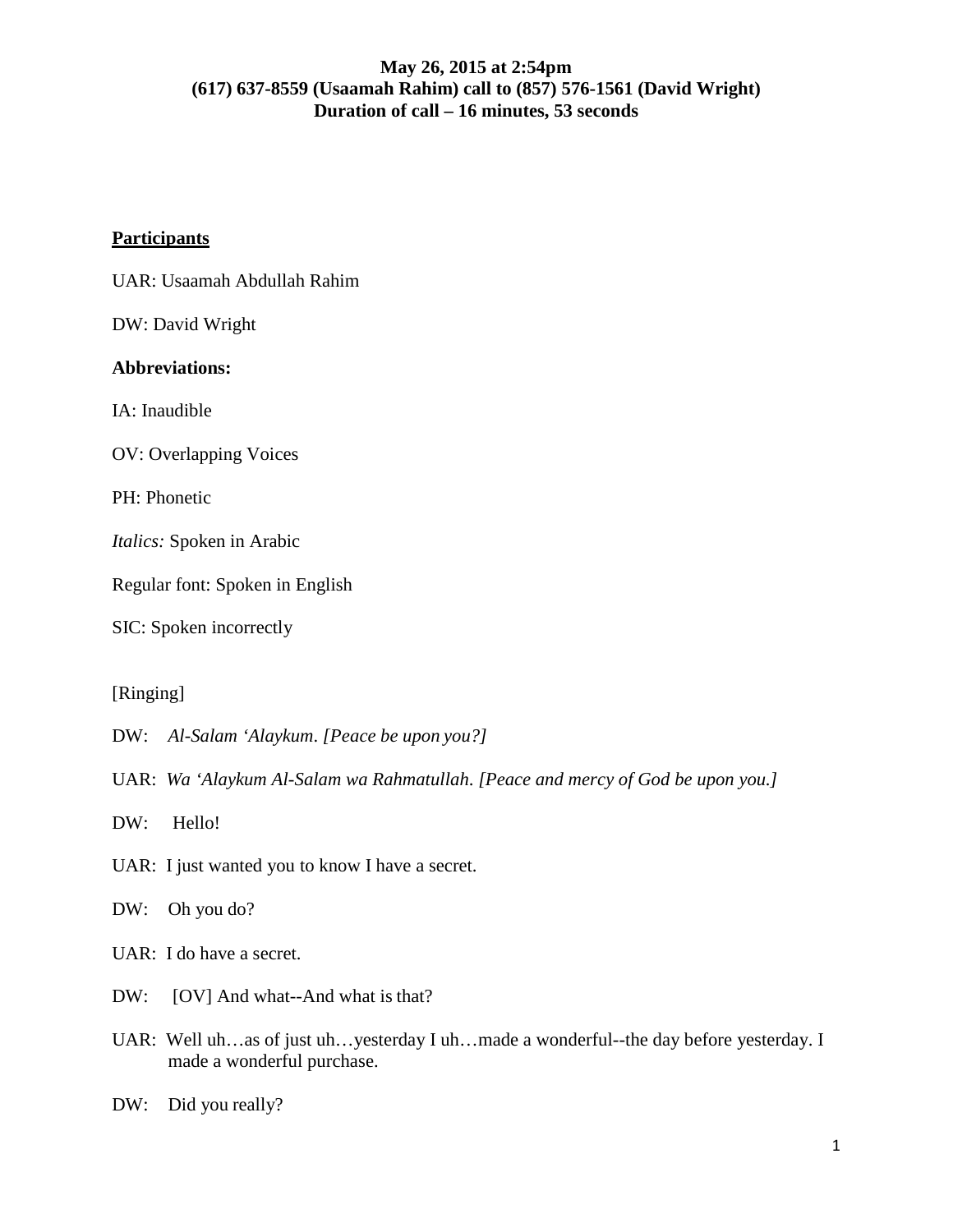- UAR: I did. [chuckles]
- DW: What's that?
- UAR: Uh, I just got myself a nice little tool. You know it's good for carving wood. Uhm…It's pretty nice. [noise]
- DW: Oh you got a beauty.
- UAR: Yes.
- DW: Damn! [OV]
- UAR: [OV] It's good for carving wood and like you know, carving sculptures…and you know.
- DW: [laughs]
- UAR: [laughs]
- DW: Dang! I saw…I saw a crazy one online. I saw it somewhere that looked like it's something on a horror film, uhm…like it was…it was… it was [IA] it was like real crazy like some type of stuff, like whoa!
- UAR: [OV] Yo! They have--They have custom made stuff man that just look sick. Do you know what I mean?
- DW: Oh god!
- UAR: It looks--It looks just nasty man.
- DW: [UI]
- UAR: But yeah so…
- DW: They had a freaking thing called--it was called the alien. It was \$250, or something like that. It would [UI] It cost \$125-\$150; it was called [PH] alien, and it had a--it had a black rubber handle. It was probably 4 feet in length, it was 4 feet in length, probably like, maybe a foot and a half in in width, that thing was death. That thing was all chrome. It has some black on it. But it was like- it was like a mixture- it looked like Renektons [PH] weapon--
- UAR: Really?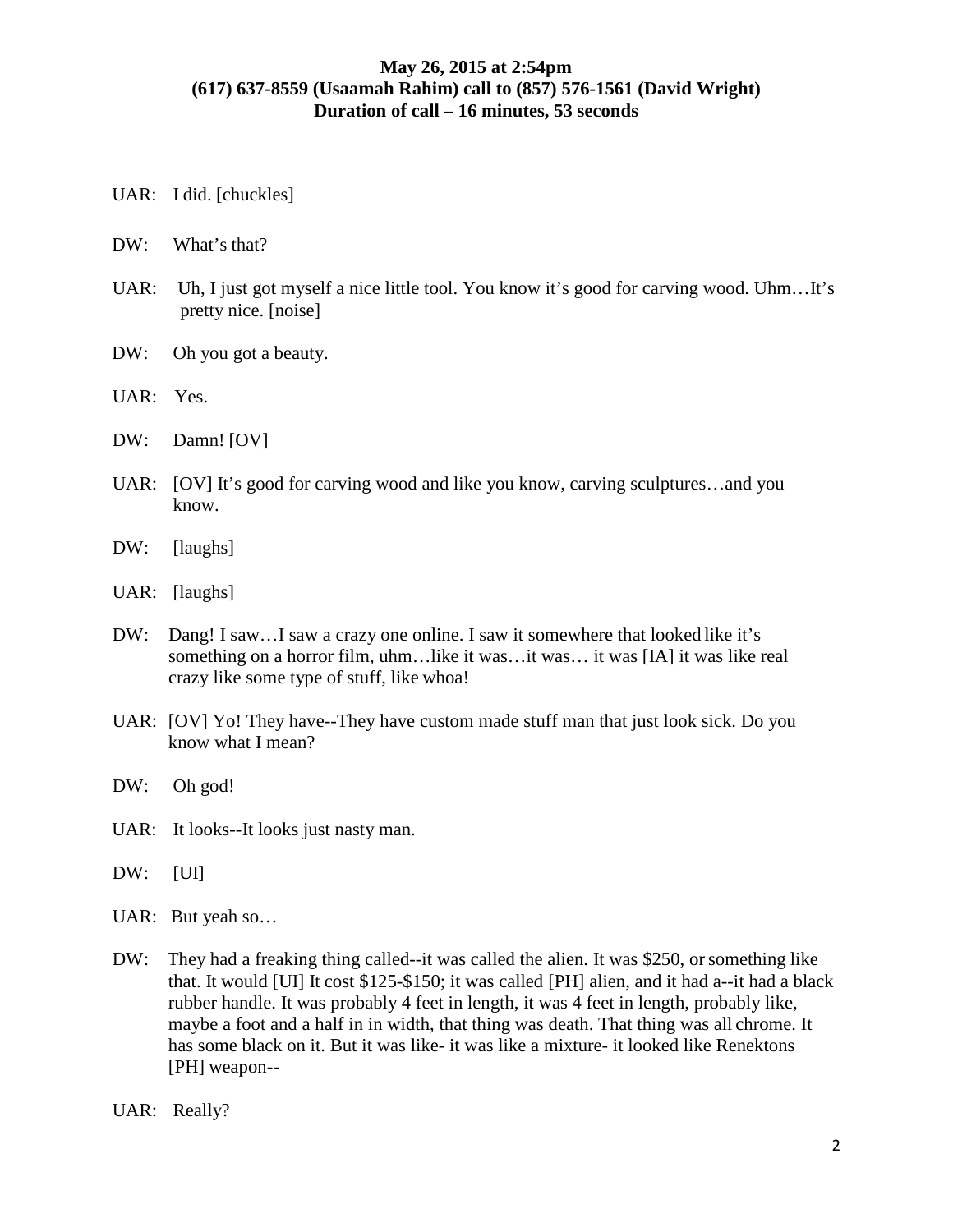DW: It looked like Renektons weapon, mixed with like-like--

UAR: [UI]

- DW: something ratchet. It was crazy. That thing was a skewer, man.
- UAR: [OV] It's crazy. Yeah.
- DW: [OV] It was the type of thing like, you like you could run up on a elephant, and like, or run up on a horse, and hit a horse in its stomach--and knock all of its entrails out. That thing was violent. It was sick. [laughs]
- UAR: It's crazy man.
- DW: [IA] joke [UI] that thing is no joke. That sounds beautiful, man. Whoa!
- UAR: Yeah, it is uh…it is my beauty, and uh…so now it should be here probably by Wednesday.
- DW: Mmm…
- UAR: So, uhm…I also was in contact with a-a beauty, uh, you know, Mr. uh… Mr. uh…Mr.  $uh...$
- DW: Hoxha?
- UAR: [OV] Hussain. Mr. Hussain. No. Mr. H-Hussain… Actually I haven't heard from Hoxha but uh…Mr. Hussain was assuring me that he's most likely [UI]
- DW: [OV] Who is that?
- UAR: He is  $\dots$  Uh, the brother that uh, who was uh talking to.
- DW: Oh Okay.
- UAR: So Mr. Hussain uh, he assured me that . . . Yeah he's mostly said, he said when he crossed over, he said…Uhm, he said he never met him in person. But he's uh…he like, he said that uhm, he has spoken to him when he crossed over. But he didn't meet him though, in person. He said so most likely he's in training right now. He's 100% sure he is in training right now. And uh…you know, so…that's that, and uh, but as for Mr. Hussain uhm, he gave me a wonderful list full [PH] of uh…little documents.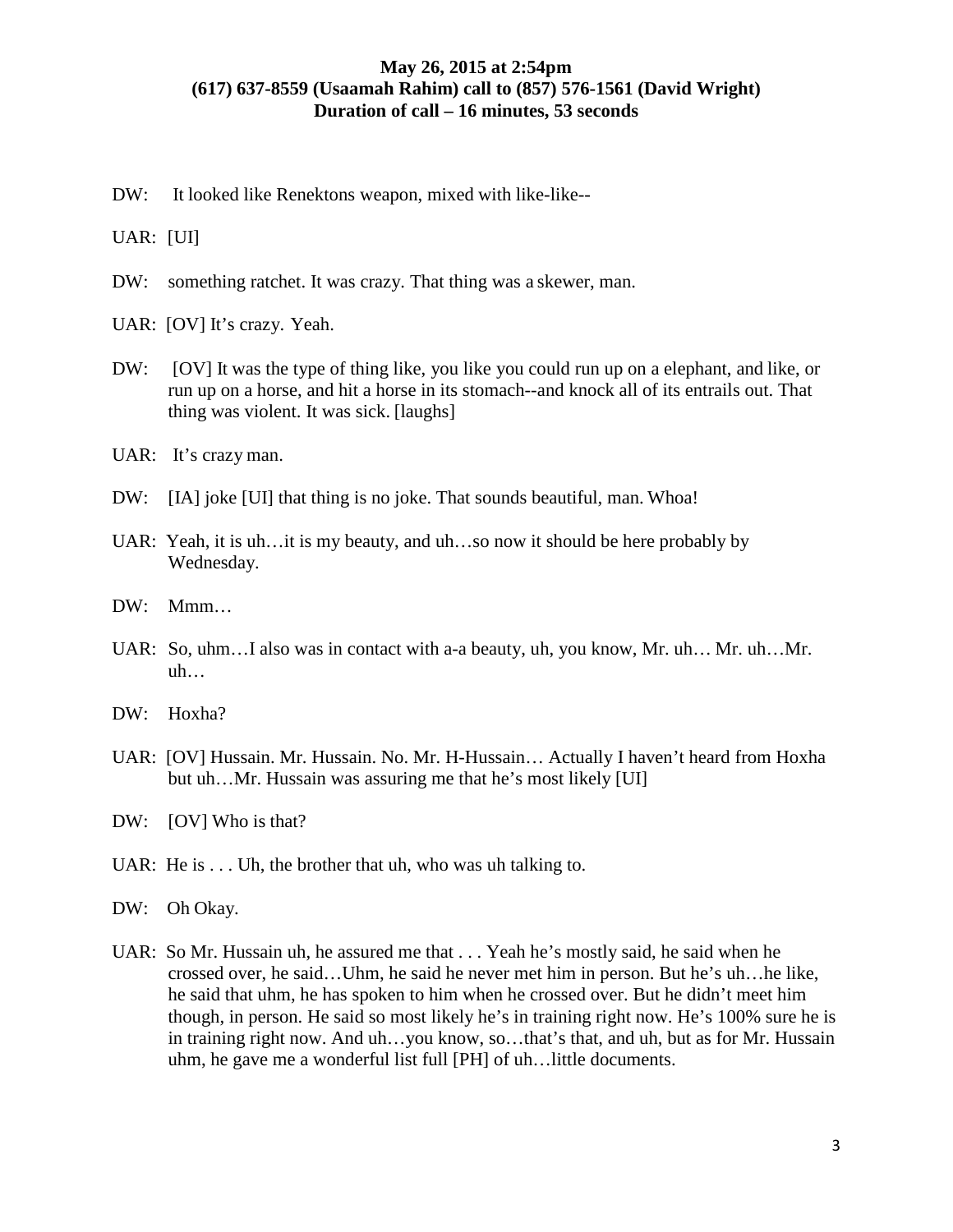- DW: [OV] Did he really?
- UAR: [OV] Uh, yes, for, you know, our little friend, who likes to uh, insult uh, the most- one of the, well, uh-uh our noble uh-uh, *Rasul Allah [Messenger of God] . . .* You know?
- DW: Mmm...
- UAR: So he gave me a little document with alllll the little uh, all the little details.
- DW: Well it just-
- UAR: [OV] And uh…
- DW: make things more interesting and fun.
- UAR: Yeah. He did a lot of research man, on her, and uh, a lot of research man. He put together a document for me, asking for [UI], and he sent it to me. And uh, it was in a uh, it was in a style that is locked. You have to have a password to open it. And uh…anytime you open it you have to have your password. And if you don't have the password, [UI] anything, you just will not open the file. You can't open it without the password. Uhm...you might as well delete it if you don't know it. Uhm, it's pointless, so...
- DW: That's probably...it's probably encrypted. It's a program with that stuff.
- UAR: [OV] It's just a secure document.
- DW: Yeah.
- UAR: Yeah-Yeah cause, he, man, he's a straight up hacker, so uh, he knows about these things. And uh…so he made it pretty, uh, he made it pretty uh, pretty wonderful and uh…so I'm just you know [UI]
- DW: [OV] Yeah, you gotta, you gotta, you gotta snap my way. I gotta see that.
- UAR: Oh yeah, so when I make my way over to that wonderland, uhm…everything I need to know, you know I already read it, you know, where...where our friend is. What [UI]
- DW: **[OV]** Well you see the thing is, the thing is that is important- it's important to keep--
- UAR: [OV] That's so uh, so wonderful.
- DW: it's important to keep in contact with- with good friends, and I am glad—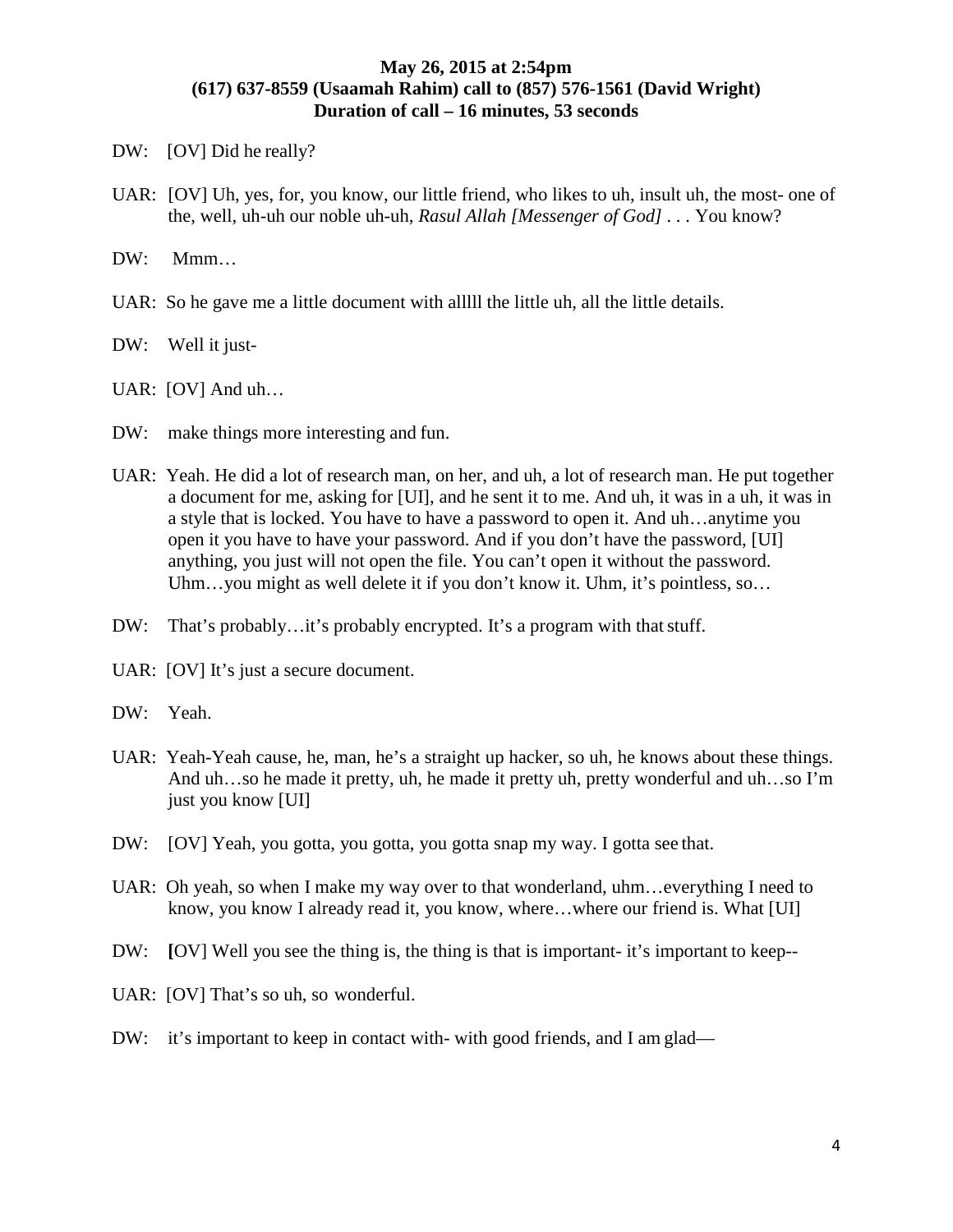UAR: [OV] Of course.

- DW: [OV]--that he was able to share the information, cause you know, uhm…we haven't reached out in a long time and it would--it would be--it would be a very good situation--
- UAR: [OV] Yeah, it would be.
- DW: [OV]--to uhm...it's a good chance to meet up with that friend. You know how I mean?
- UAR: Of course.
- DW: [OV] And uhm, And it's just--And it's just very important, you know, cause a lot of times people, people, you know, they post things on social media, which paint a different picture about the–
- UAR: [OV] That's right.
- DW: [OV]--you know, different friendships and it's important to-to rekindle those bonds.
- UAR: [OV] Oh yeah.
- DW: [OV] You know, and get very-very close, very-very close.
- UAR: [OV] Of course.
- DW: But you know…sometimes you know, things don't work out the way you want. So after you get very very-very close, you have to separate--split and part from one another.
- UAR: [OV] That's right.
- DW: And you know, that's just--that's just how it goes.
- UAR: [OV] The distance--the distance--the distance can really cause a risk. You know?
- DW: [OV] Yeah.
- UAR: It can truly cause a risk.
- DW: Yeah.
- UAR: You have to really sometimes you just . . . You have to go on in there.
- DW: You know what--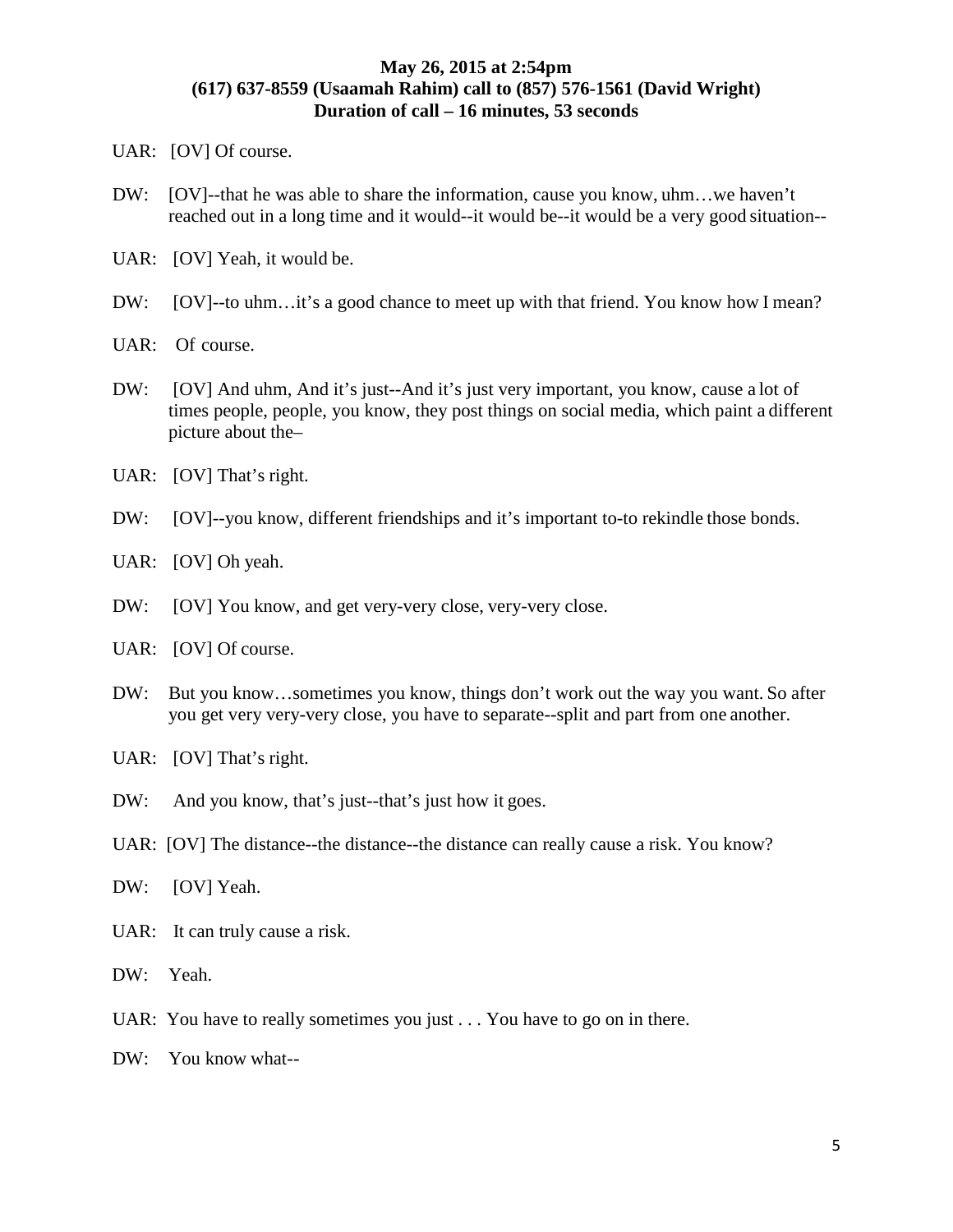- UAR: [OV] As they say, "You gotta get on in there." [laughs]
- DW: It's-It's-It's-It's-It's as they say sometimes, you know, it's like--
- UAR: Yeah.
- DW: [OV]--it's like thinking with your head on your chest [laughs]
- UAR: [laughs]
- UAR: Yeah. Oh God. Oh my God!
- DW: Holy crap! Oh God! [laughs] I'm freaking insane. Whoa! That boy alive!
- UAR: Oh man.
- UAR: No it's uh...we'll see.
- DW: Yeah.
- UAR: [OV] And uh…so I am truly, I am just basically waiting--
- DW: [OV] Oh yeah.
- UAR: [OV]--for the perfect uh, moment.
- DW: Yeah.
- UAR: You know, I'm--have some time off from work, and you know… I can truly have enough time to re-establish that connection
- DW: Yeah, [UI]
- UAR: [OV] You know uh …hopefully everything goes well, you know?
- DW: And you know…and obviously the most--the most important thing about those types of relationships is, you know uhm…that uhm…once you--once you meet up with a long lost friend you know, you wanna make sure that you're parting, is a parting on a good terms. You know how I mean?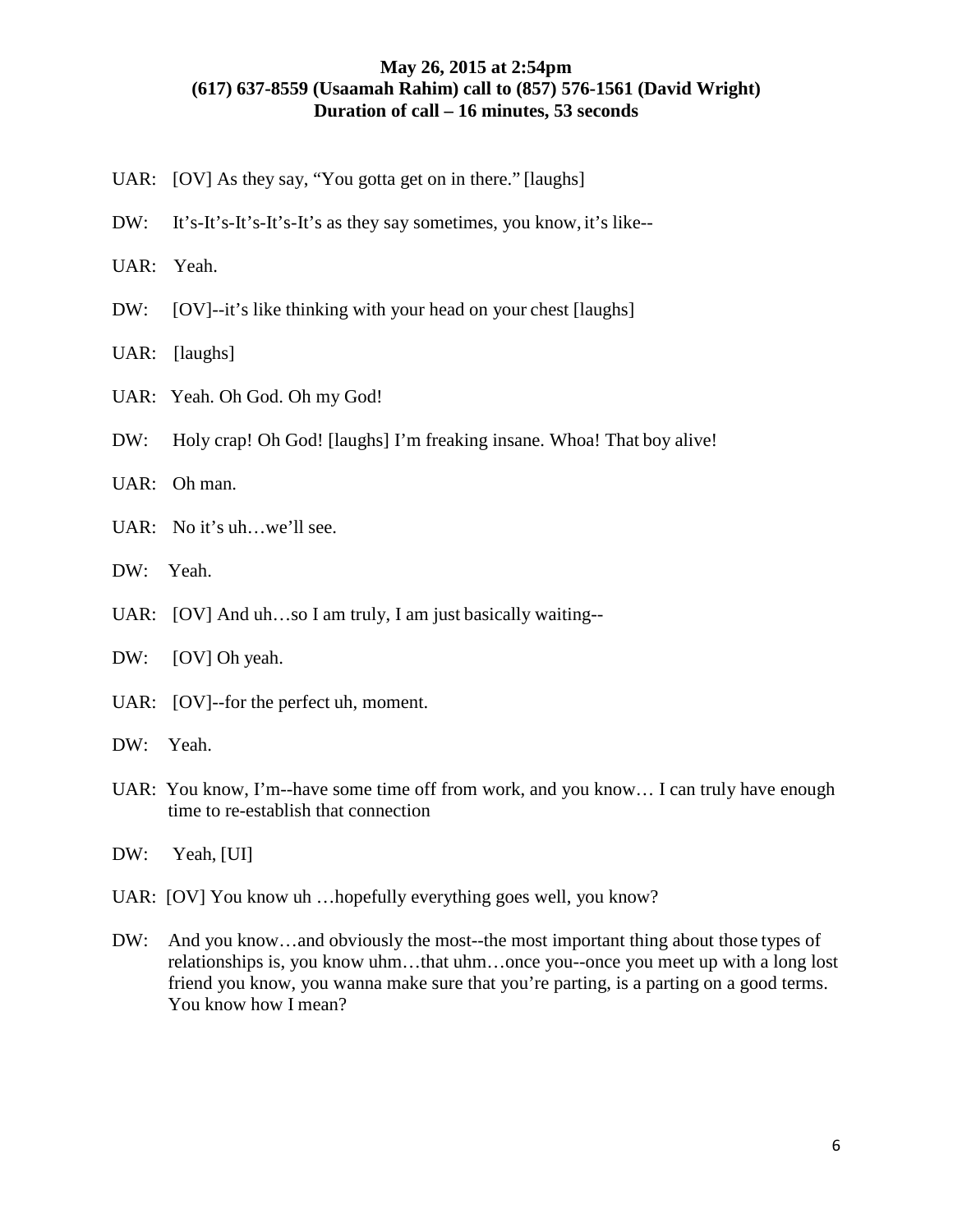UAR: [OV] [UI] the lost part. You got the lost part right, man.

DW: Yeah.

- UAR: You know…And uh we'll see.
- DW: [OV] That's wonderful.
- UAR: Basically how everything goes, and uhm...

DW: Yeah that's wonderful

- UAR: *Insha' Allah [God willing]*, when you're--when you're ready, uh, remember to let me know, so I can assist you, in sending you on your way.
- DW: Yeah, *insha' Allah [Godwilling].*
- UAR: [OV] Because I truly…I do look forward to doing that, cause I wish to, I wish to meet *Rabbu Al-'Alameen [the Lord of the worlds]* with the utmost amount of uh, deeds.
- DW: Yes of course.
- UAR: [OV] Before I meet him, you know.
- DW: Yes.
- UAR: [OV] Because I want to, I wish to have some good deeds on my plate. [UI]
- DW: [OV] Yes and you, and the beauty, the beauty is if you funding--you funding or even aiding in funding in that, *Insha' Allah [God willing]*. It's a *sadaqah jariyah* [*continuous deed]* and it is a continuous reward because whatever I give in knowledge, teach, and implement.
- UAR: Is it also a *sadaqah jariyah [continuous deed]* if…is it also a *sadaqah jariyah [continuous deed]* if like for example, assisting Mr. Hoxha--Mr. Hoxha!
- DW: Yes, doing--
- UAR: Is that also-
- DW: [OV]--doing that--doing that, the Prophet says whoever-whoever assists in that, it's as if he went himself, as if he was fighting and doing that himself--the one who assists a person in that. It's as if he was doing it himself. So…That's-That's a beautiful thing as well.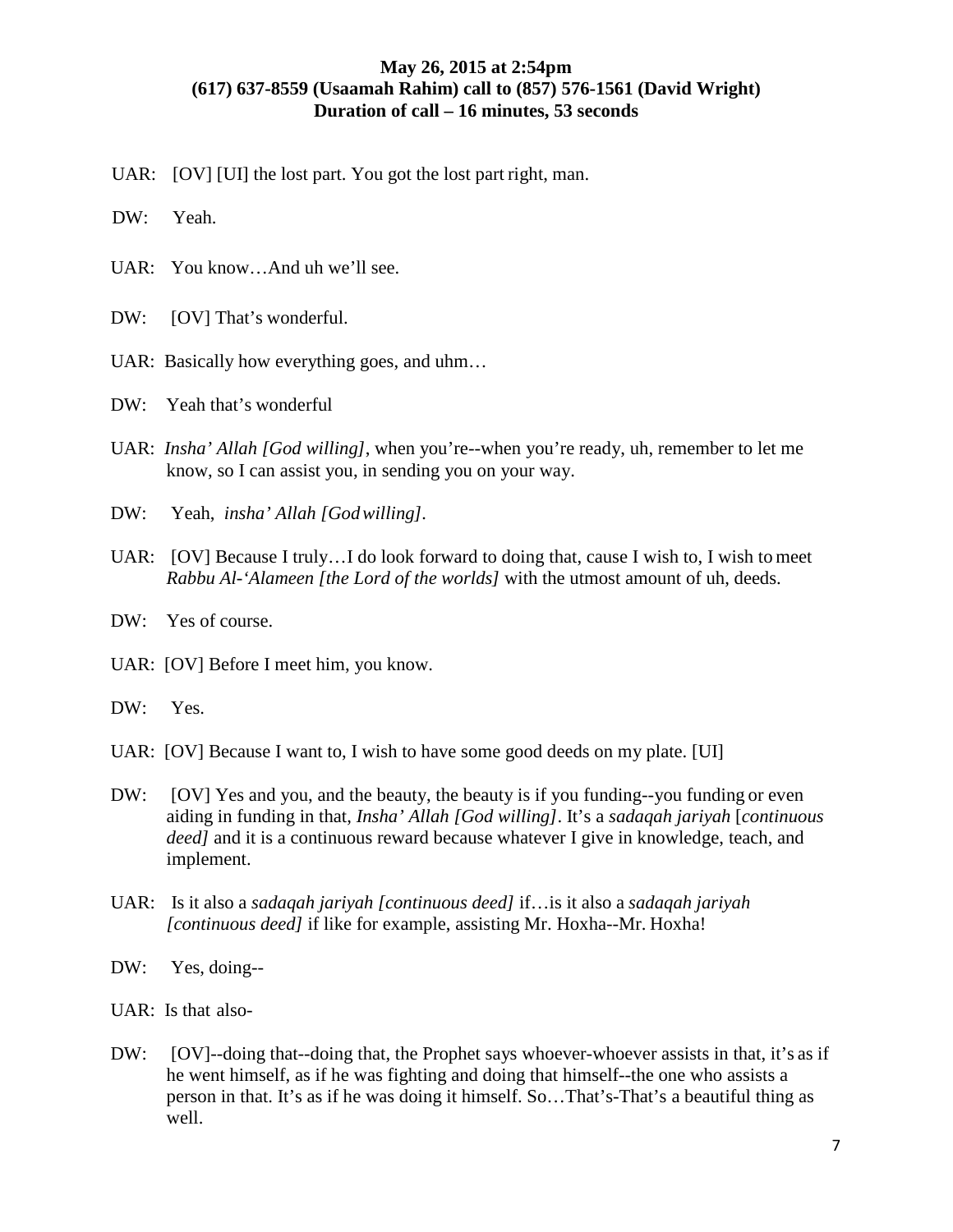- UAR: Thank you.
- DW: You know?
- UAR: Thank you for that.
- DW: So it's uhm...so that's why- that's why- that's why, even if there was like a case, like you got like uhm…like uh…like the brothers over there, in UK. Even if it was a case like that where-where they're like, you know…Uhm…paying for these brothers to get off work and go on vacation, then you know, there is a *sadaqah jariyah [continuous deed]*  for them as well, *insha' Allah [God willing.]* So it's a very it's a very wonderful thing. It's a very, very wonderful thing. You know that's why I was overjoyed in assisting my beauty and making uhm, his account and typing out a like three page long detailed thing for him to sell his laptop on Craigslist, I mean his computer and a lot of other stuff. You know that was--that was wonderful. Those are wonderful moments.
- UAR: [OV] [UI] One sec Dave. I've been here for since- I think uh...probably like two.

[UI Side Conversation] [UAR returns to his conversation with DW]

UAR: Yes Mr. Dave.

#### DW: Uh-huh.

- UAR: Yes. Go ahead. [UI]
- DW: Like, that was--that was wonderful. Yeah [UI] there is a brother like that, Nuh he comes down to- he comes down to Boston [PH] frequently only because uhm, he has family [UI] kinda like in a neighborhood, who he comes down to see.
- UAR: [OV] Yeah.
- DW: [OV] He was just down here the other day and uhm, wanted to meet up, and maybe I came down like a little bit la- like two days after [UI]
- UAR: Oh yeah?
- DW: So he comes down--yeah he comes down here. And uhm...so that was interesting so, *insha' Allah [God willing]* when I am able to go up there, he can also come down here, and we can meet him by Roxbury Crossing maybe go to ISBCC or hang out at the *Masjid Al-Hamdullillah [Al-Hamdullilah mosque.]* Cause whatchamacallit, he ain't over there no more. I'm interested to see if he is up there talking that talk. [laughs]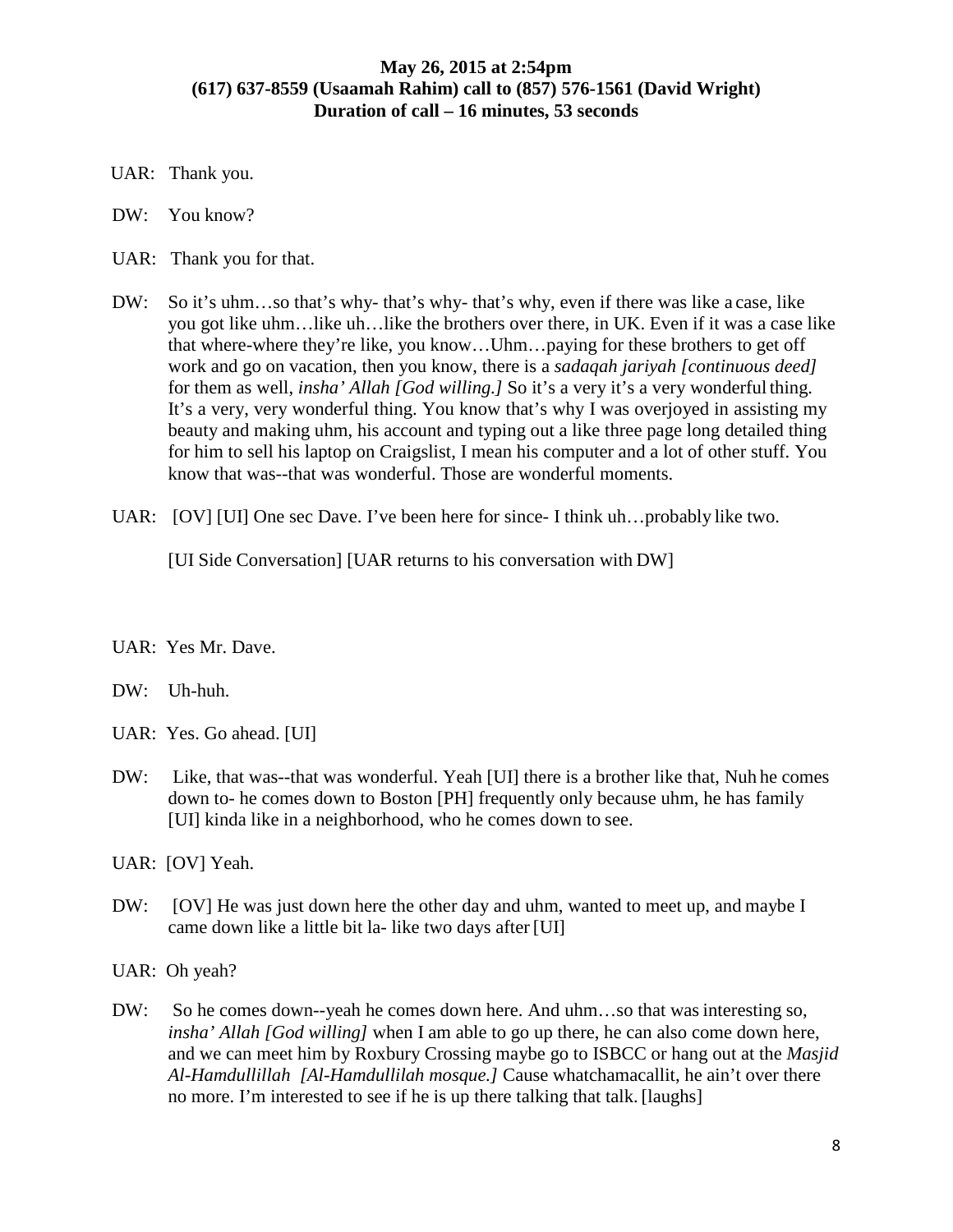UAR: Yeah.

- DW: [OV] [laughs] And we'll see who's in there talking that talk.
- UAR: My…I'm not sure, I'd do- I think there are different people who give *halaqas* [*study circles]* there.
- DW: Yeah, they switch it up.
- UAR: But who is the official Imam, I don't think- I don't think they have one.
- DW: No they don't- They don't have one.
- UAR: Yeah. [UI]
- DW: They couldn't- They would never put someone like- it can never be someone from like *masjid [the mosque]* [UI] even if it was someone like a *Ma'alam [scholar]* or uhm, or Imam Isma'il [UI] someone like that. [UI]
- UAR: [OV] I would hope that they put someone like uhm...Imam Isma'il, because from what I know of him -
- DW: Yeah he must. He must.
- UAR: Uh, you know, he's been very, very helpful to me. And what he always says is always a good admonishment. It's never anything that's- you know- twisted or you know-
- DW: [OV] Yeah.
- UAR: And I am almost- Some people may argue, ah some people may argue ignorantly[UI] he didn't have mastery of the Arabic language. Well who does? How many people actually do; except for the Arabs who are not really looking for that type of leadership. You know what I mean? Like they don't- A lot of them, you know they do their nine to five like just about all of us. And you know, they go for *Jum'a [Friday Prayers]* and try to make the *salat [prayers]* at the *masjid [mosque*.*]* How many of them would want to take the leadership role? So, the people who are trying to actually make moves-
- DW: Mmm…
- UAR: [OV]--are people unfortunately who don't have the skills, [UI] who don't have an active mastery of the knowledge. But the fact that he tries-
- DW: Yeah.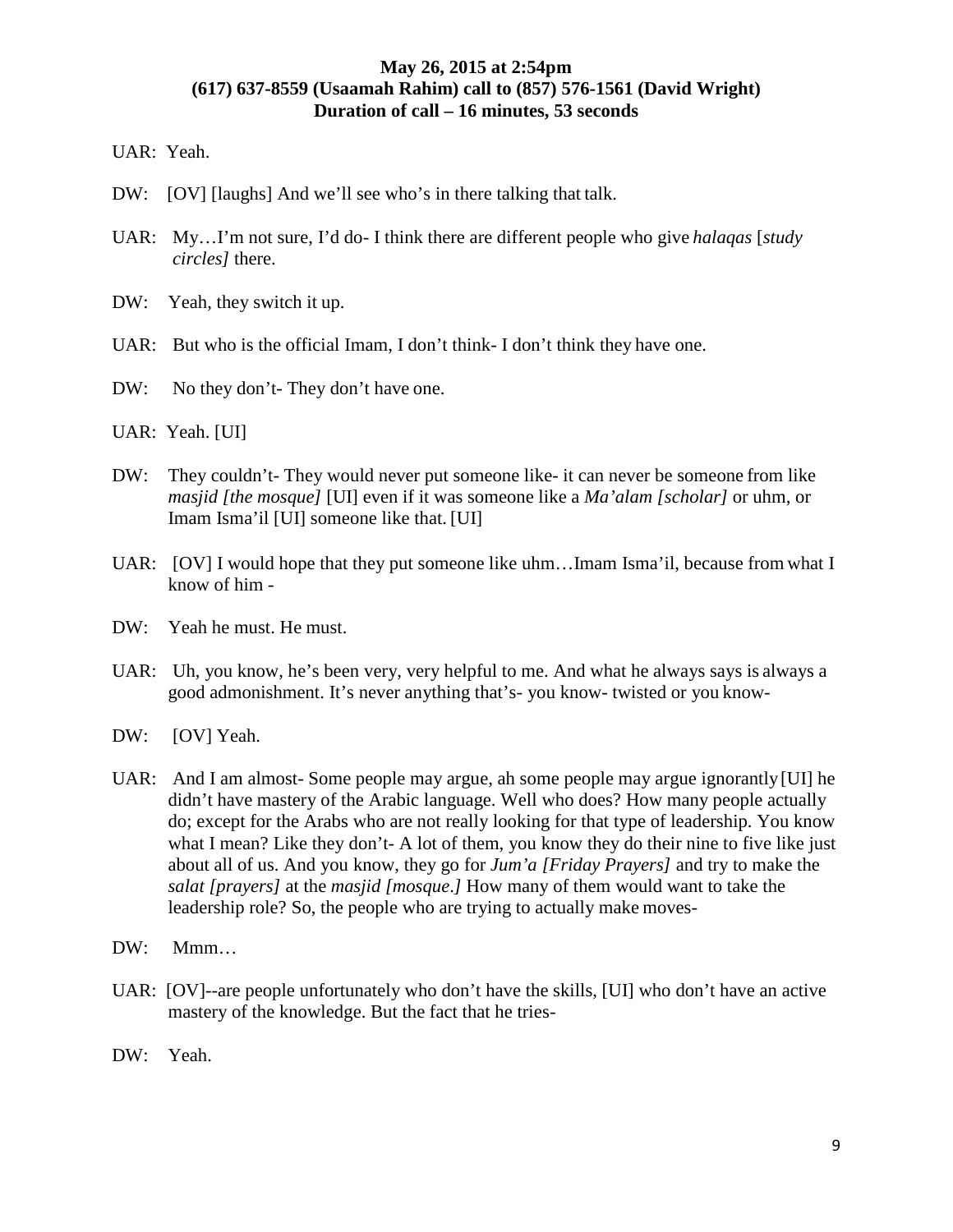- UAR: [OV]--and you know, like you said, you see him there for *fajr [dawn prayers]* and you know, all those things that you [UI]
- DW: [OV] Yeah he's- he's there
- UAR: He's always- he's always- *masha' Allah [what God wills]*  He is always saying stuff like you know, uhm, "Don't lose your- you know, don't-don't lose faith in us [UI], you know, come with us, be with us, you know help us. Don't lose faith--Don't lose faith in us." You know what I mean, he- he is a very humble brother man. You know?
- DW: Yeah. He really is. He really is.
- UAR: [OV] You know, Abdallah, you know I think that- I think that he would be a nice fit.
- DW: They-
- UAR: [OV] [UI] but he also seems like the person who's not uh, who-who wouldn't be bribed by the *kuffar [disbelievers.]* You know what I mean?
- DW: Yeah, he claims he's [UI]
- UAR: [OV] [UI] smiling and everything. You know what I'm saying? He just, he seemsto me to be the type of person that just--that just, he is who he is, and uhm…he's pretty, you know, real.
- DW: Yeah.
- UAR: You know, so it's like uh…I just think that you know, that he would be a good fit for that.
- DW: The reason- the reason I said they will never put someone up in there like that, like them doing that, that's like- that's like them trying to put like- that's like them trying to have like Anjem Choudary talk at the ICNA convention. [laughs]
- UAR: [laughs]
- DW: They would never- they would never- they would never do it.
- UAR: [OV] He's got an epic smile though man.
- DW: [OV] Yeah he does.
- UAR: He has an epic smile man. [laughs]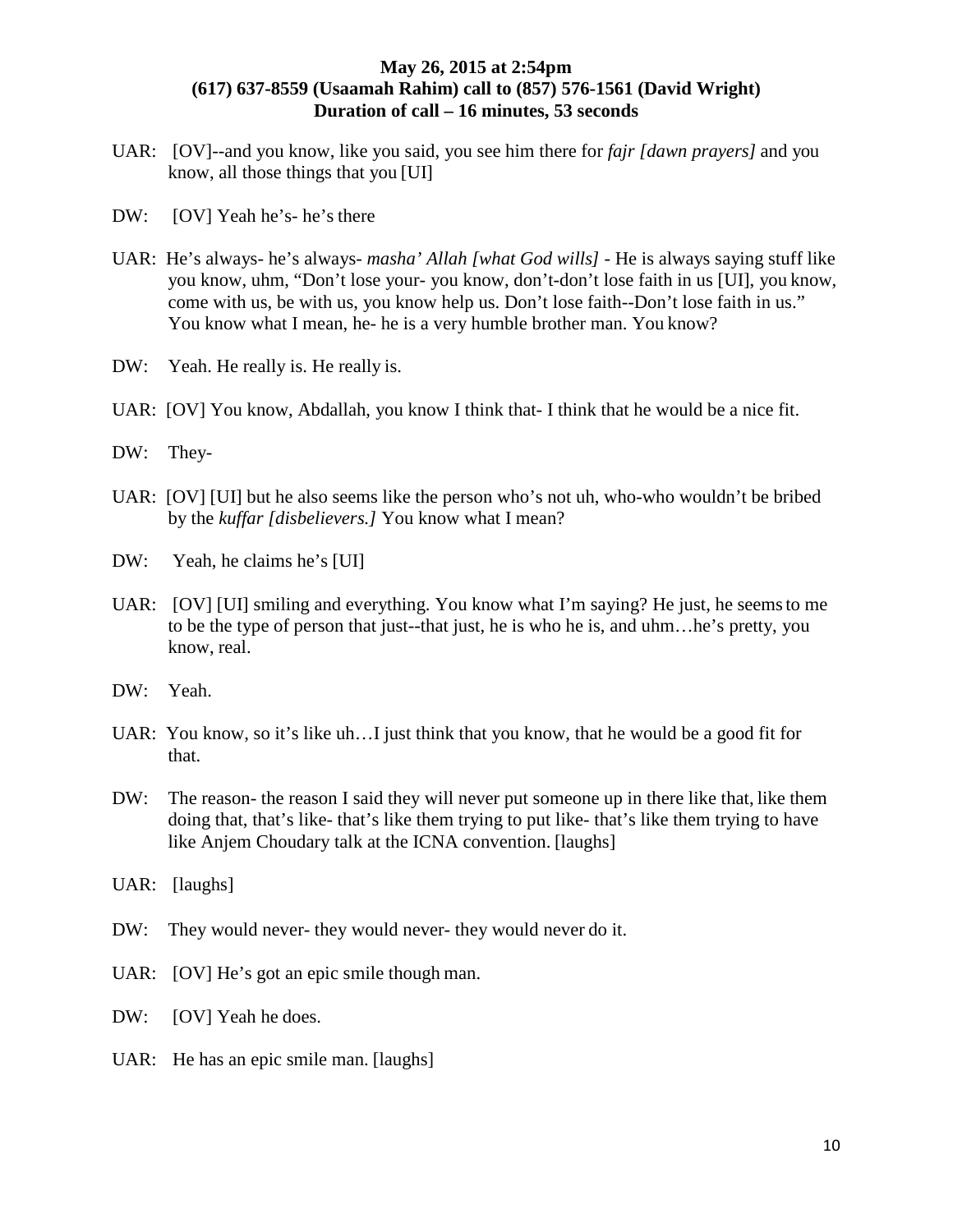- DW: You know-You know what I love? When he was- remember on Fox News. He had that smile, he said "No you don't understand he's like- he' s like…*Kkanzir [pig]* is too good of a word for you. Even the *khanzir [pig]* worships *Allah [God]."* He's like, "You- she should be tried in the *Shari'a [Islamic law]* court, and-and if she's found guilty, she should be- the capital punishment should be inflicted upon her." I was like, ho! He- he went in. He didn't waste any time. And she said, she's like—she's like, "I'm stopping. I know you. See this ain't your cut no, but you're not gonna interrupt me. You don't say, I know how you handle your women back wherever. You're not going to do that here. Here we have a different system." Blah blah blah. Like oh please.
- UAR: Oh man, I just- I can't wait, you know.
- DW: But you know uhm…I bet he would- he would be good up in there. But you know, the reason he told me he wouldn't want to go over to the ISBCC. Because there was some brother who was telling me the story before. When I was going over there to the *Masjid*  Al-Hamdullilah *[mosque]* for Saturday classes over, I was going over there-
- UAR: [OV] Yeah.
- DW: [OV]--and he had told me, he was telling me about some . . . There was me, him, and Mustafa, and we were- there was like a *halaqah [study circle]* going on between us. And then he- he started going on talking about the craziness how, like even in the *masjid* Al-Hamdullilah *[mosque]* there is so much *fitnah [turmoil]* that's been going on throughout the years of like, a lot of agent provocateur who would be up in there.
- UAR: Yeah.
- DW: [OV] Like saying a lot of crazy things that are insightful, that people don't just come out saying.
- UAR: [OV] Exactly. Trying to  $\dots$ .
- DW: [OV] It's just like-
- UAR: [OV] Kinda like-
- DW: Yeah. It's like imagine- imagine you know the level of secrecy when speaking about certain stuff and then someone runs up in there trying [UI] mad, blatantly saying the craziest, rattiest [sic] thing. It's like, "Ok you are full of crap. We are not listening to you. You are insane. You are insane." Like-
- UAR: [OV] Exactly.